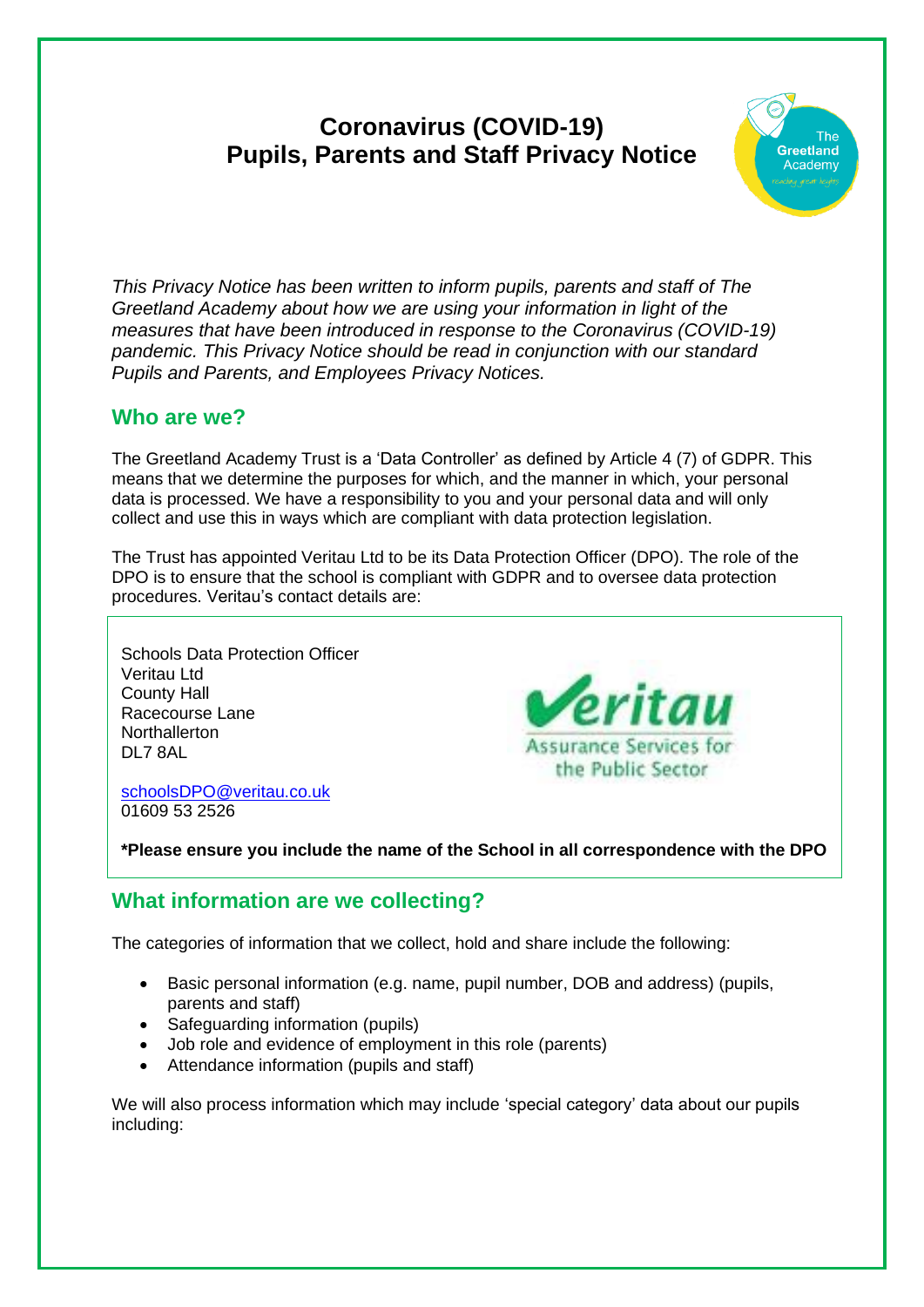- Information which identifies children that are 'vulnerable' (those who have a social worker, such as children in the care of the Local Authority and those children and young people up to the age of 25 with education, health and care (EHC) plans)
- Relevant medical information (pupils and staff)

#### **Why do we process your personal data?**

We are processing this information to facilitate the provision of care for vulnerable children and the children of critical workers.

This involves:

- Processing pupil information to facilitate their learning and meet any care requirements that they have.
- Processing parents' employment information to confirm their status as a critical worker.
- Processing the information of staff members who have been redeployed in order to meet resourcing needs.

Any personal data that we process about our pupils and parents is done so in accordance with Article 6 and Article 9 of GDPR:

Article 6 (c) legal obligation Article 6 (d) public task Article 6(b) contract (for staff)

Article 9 (b) Employment, social security and social protection (for staff) Article 9 (g) Reasons of substantial public interest

Please refer to our standard Pupils and Parents and Employees Privacy Notices for further information about the lawful basis we rely upon to process your data.

## **Who do we obtain your information from?**

Much of the information we process will be obtained directly from you. We will also process information received from:

- Department for Education (DfE)
- Local Education Authority. If your child is attending our school as a result of the COVID-19 pandemic response and your child's previous school was in a neighbouring LEA, then we may need to obtain information from this LEA.
- Previous schools attended

## **Who do we share your personal data with?**

We are obliged to share attendance data with the Department for Education during this time. The following information will be shared:

1. The names of all children who are in attendance on each day

2. If the child is not enrolled at your school, the name of the school where the child is enrolled

3. Whether the child is present on each day

4. Whether the child has parents who are critical workers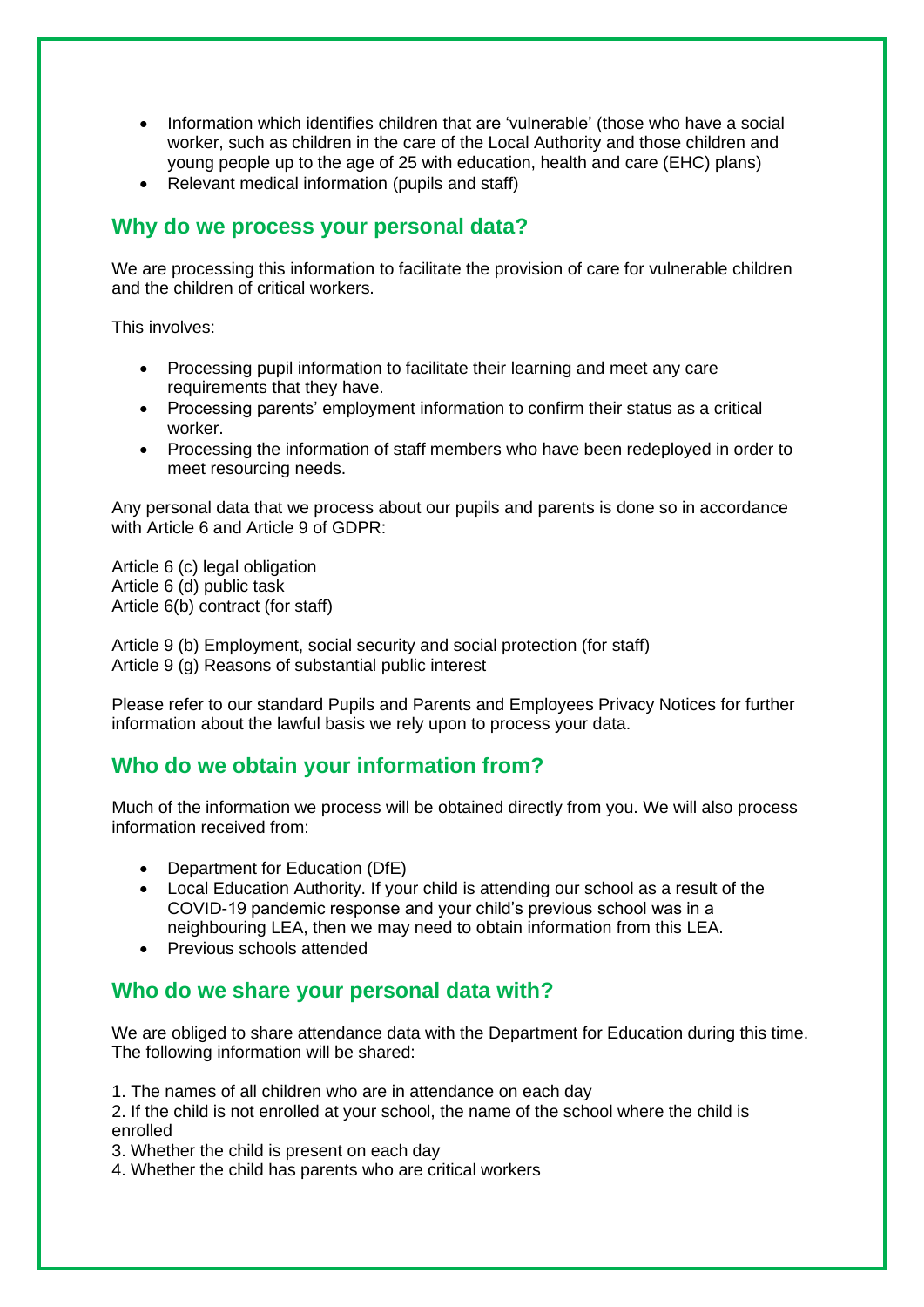5. If the child is vulnerable e.g. they have on an education health and care plan (EHCP), have a social worker (CiN), or are looked after children

6. If the child is on an EHCP

7. If the child has a social worker

8. The time the child signed into the school

9. The time the child signed out of the school

10. The number of children or staff members that are ill, isolating, shielding and whether there is a suspected or confirmed case of COVID-19.

11. The number of children or staff members who have been asked to self-isolate by the NHS Test and Trace system.

12. The number of children or staff members living with a clinically extremely vulnerable person.

We may also be required to share information with neighbouring Local Education Authorities if your child is attending our school as a result of the COVID-19 pandemic response and your child's previous school was in a neighbouring LEA.

For further details about who we share information with, please see our full Pupil and Parents and Employees Privacy Notices.

#### **How long do we keep your personal data for?**

We will only retain your data for as long as it is necessary to do so. In respect of parents, we will not retain a copy of the evidence that you provide to us to prove that you are a critical worker.

For further details about retention of your data, please refer to our full Pupils and Parents and Employees Privacy Notices.

#### **What rights do you have over your data?**

Under GDPR data subjects have the following rights in relation to the processing of their personal data:

- to be informed about how we process your personal data. This notice fulfils this obligation
- to request access to your personal data that we hold, and be provided with a copy of it
- to request that your personal data is amended if inaccurate or incomplete
- to request that your personal data is erased where there is no compelling reason for its continued processing
- to request that the processing of your personal data is restricted
- to object to your personal data being processed

If you have any concerns about the way we have handled your personal data or would like any further information, then please contact our DPO on the address provided above.

If we cannot resolve your concerns, you may also complain to the Information Commissioner's Office (the Data Protection Regulator) about the way in which the school has handled your personal data. You can do so by contacting:

First Contact Team Information Commissioner's Office Wycliffe House Water Lane Wilmslow Cheshire SK9 5AF [casework@ico.org.uk](mailto:casework@ico.org.uk) // 0303 123 1113